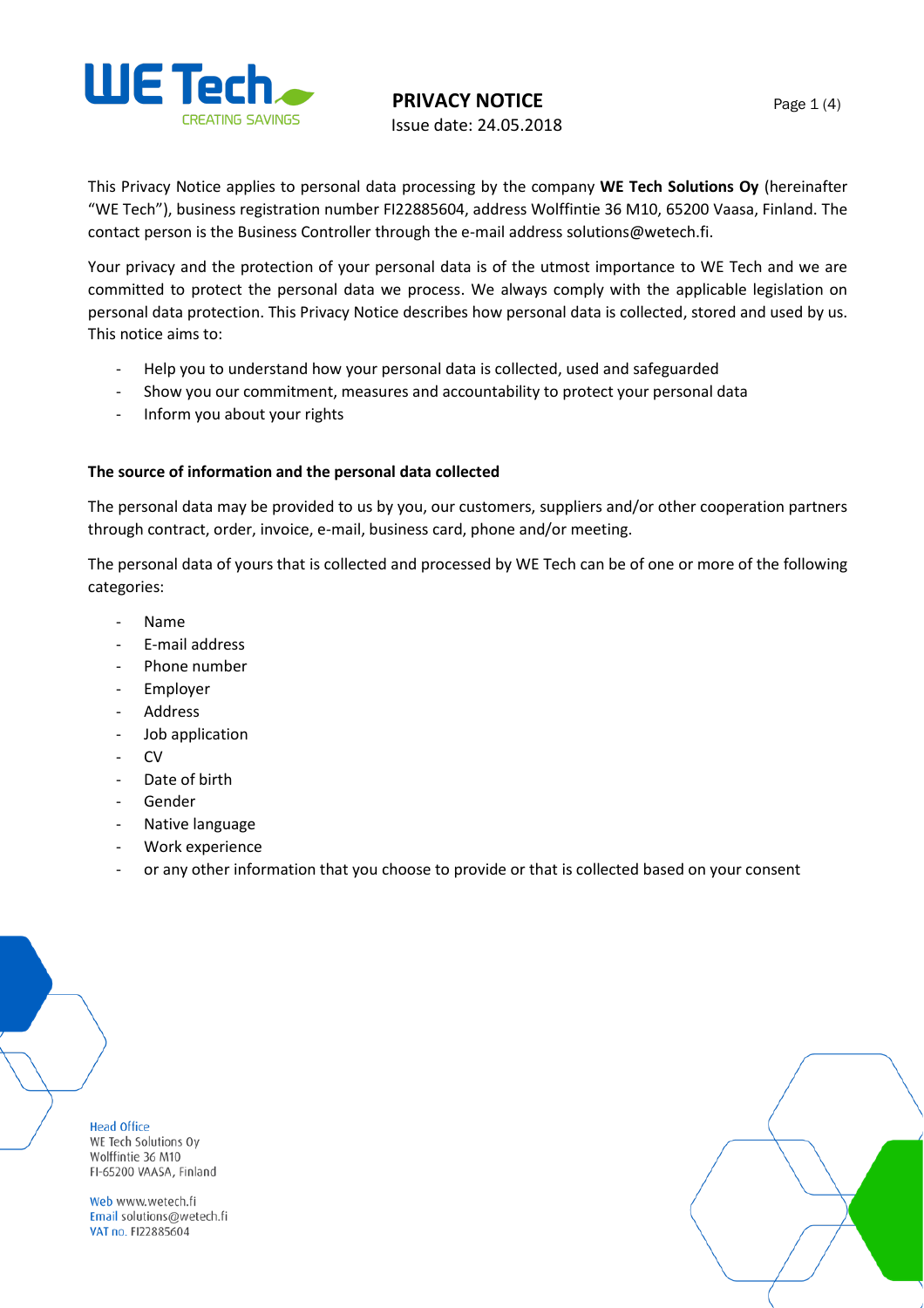

### **Purpose of usage of personal data**

WE Tech only collects, processes and uses personal data, which is needed for operational purposes, efficient customer care and/or relevant commercial activities. We primarily process your personal data based on an entered agreement or under legitimate interests in connection with provision and/or marketing of our services. Further we may process your personal data based on other lawful criteria such as consent or when required by applicable law.

Our main reasons for collecting and handling personal data are to be able to:

- Fulfill our commitments
- Provide and deliver service and have effective after-sales communication
- Handle requests
- Provide customers and possible new customers with relevant sales and marketing information and material
- Secure company data and log data breaches
- Fulfill legal obligations
- Other purposes we have received consent to handle your data for

#### **Protection and storing of personal data**

The personal data will only be available to authorized employees holding a position that requires them to process personal data to perform their work to ensure the quality of customer and supplier relationship, efficient recruitment and internal processes as well as the reliability of protection of personal data.

Information security and ensuring appropriate protection of your information is vital. To safeguard your personal data, WE Tech has implemented technical and organizational security measures to set appropriate level of protection of information and to prevent and detect disclosure of personal data to unauthorized parties. WE Tech informs you of discovered data security breaches according to applicable data protection laws and regulations.

**Head Office** WE Tech Solutions Oy Wolffintie 36 M10 FI-65200 VAASA, Finland

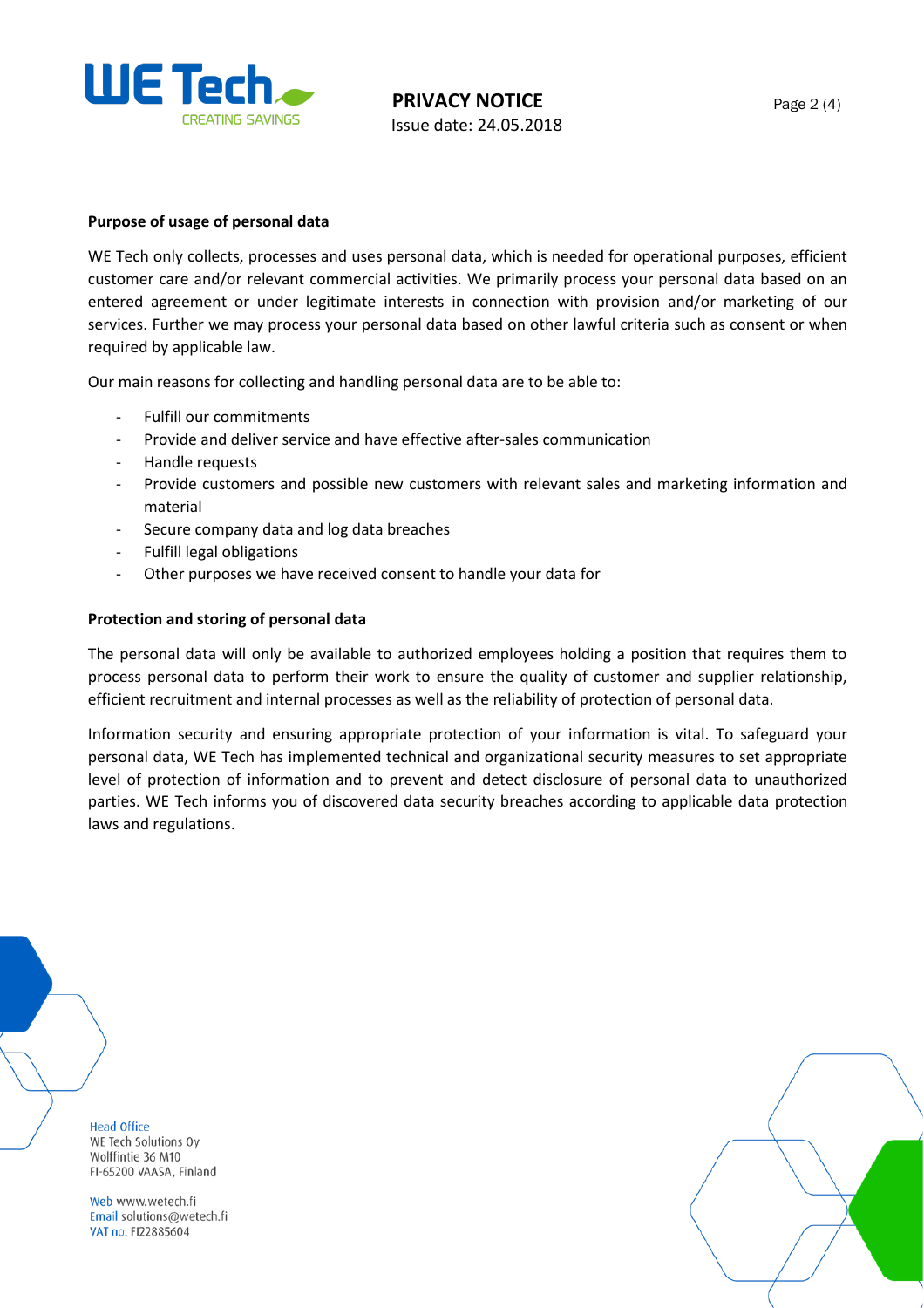

**PRIVACY NOTICE**

Issue date: 24.05.2018

The measures shall ensure a level of security which is deemed appropriate taking into consideration:

- The available technical possibilities
- The costs of implementing the measures
- The nature, scope, context, vulnerability and purpose of the processing
- Assessment of risks and risk exposure related to the processing
- Applicable law and regulations
- Contractual demands

We will retain your personal data for the period necessary to fulfill the purposes outlined in this Privacy Notice unless a longer retention period is required or permitted by applicable law. For this purpose, we see that personal data shall be removed in a period of 10 years from registration of the data or completion of a certain agreement or when 10 years have passed from the ending of guarantee period for projects, whichever comes later. After the processing has ended, WE Tech shall delete the personal data from our registers**.** If some personal data is deemed irrelevant during this period it can also be deleted even if 10 years has not passed. Outdated or unnecessary information shall not be used or stored and appropriate measures are taken to make sure that the personal data and other customer information are up-to-date and correct.

#### **Transfer of personal data**

Your personal data may be transferred to and processed by third-party providers which perform services to and on behalf of WE Tech. Only personal data that is necessary will be provided to such third-party providers and always in accordance with written agreements ensuring the protection of personal data.

We may need to transfer personal data from EU/European Economic Area and the level of information protection in countries outside EU/EEA may be lower than in the EU/EEA. In such cases WE Tech shall implement appropriate measures under the GDPR to ensure the protection of personal data.

#### **Contact information and information about your rights**

Your legal rights, as data subject, regarding your personal data entitles you to obtain the personal data handled by WE Tech by sending a written and signed request to our CFO through the e-mail address solutions@wetech.fi or by personally visiting our office at Wolffintie 36 M10. You also have the right to ask for correction, transfer, limitation in handling and/or deletion of your personal data. Questions can also be sent to either of the beforementioned addresses.

**Head Office** WE Tech Solutions Oy Wolffintie 36 M10 FI-65200 VAASA, Finland